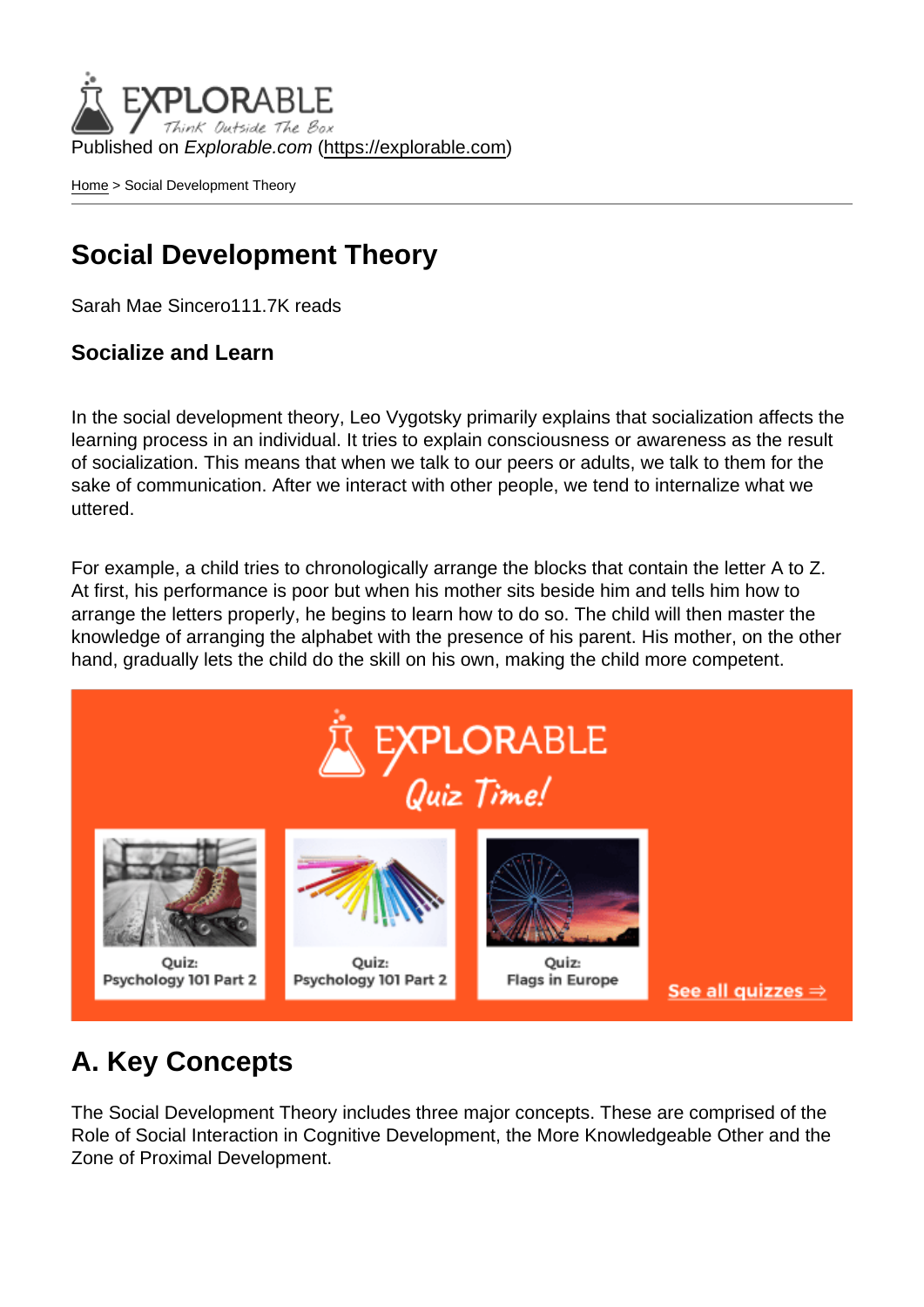#### 1. **Role of Social Interaction in Cognitive Development**

The Social Development Theory (SDT) mainly asserts that social interaction has a vital role in the cognitive development process. With this concept, Vygotsky's theory opposes that of Jean Piaget's Cognitive Development Theory because Piaget explains that a person undergoes development first before he achieves learning, whereas Vygotsky argues that social learning comes first before development. Through the Social Development Theory, Vygotsky states that the cultural development of a child is firstly on the social level called interpsychological, and secondly on the individual or personal level called intrapsychological.

#### 2. **The More Knowledgeable Other (MKO)**

The MKO is any person who has a higher level of ability or understanding than the learner in terms of the task, process or concept at hand. Normally, when we think of an MKO we refer to an older adult, a teacher or an expert. For example, a child learns multiplication of numbers because his tutor teaches him well. The traditional MKO is an older person; however, MKOs could also refer to our friends, younger people and even electronic devices like computers and cellphones. For instance, you learn how to skate because your daughter taught you this skill.

#### 3. **The Zone of Proximal Development (ZPD)**

The ZPD is the distance between what is known and what is unknown by the learner. It is the difference between the ability of learner to performer a specific task under the guidance of his MKO and the learner`s ability to do that task independently. Basically, the theory explains that learning occurs in ZPD.



Zone of Proximal Development (Source)

# **B. Applications of the Theory**

The traditional model where the teacher or tutor transmits or transfers information to her students is still believed in many educational institutions. On the other hand, the Social Development Theory has been able to change this tradition because it explains that the student (learner) must have an active role in learning for this process to occur faster and more